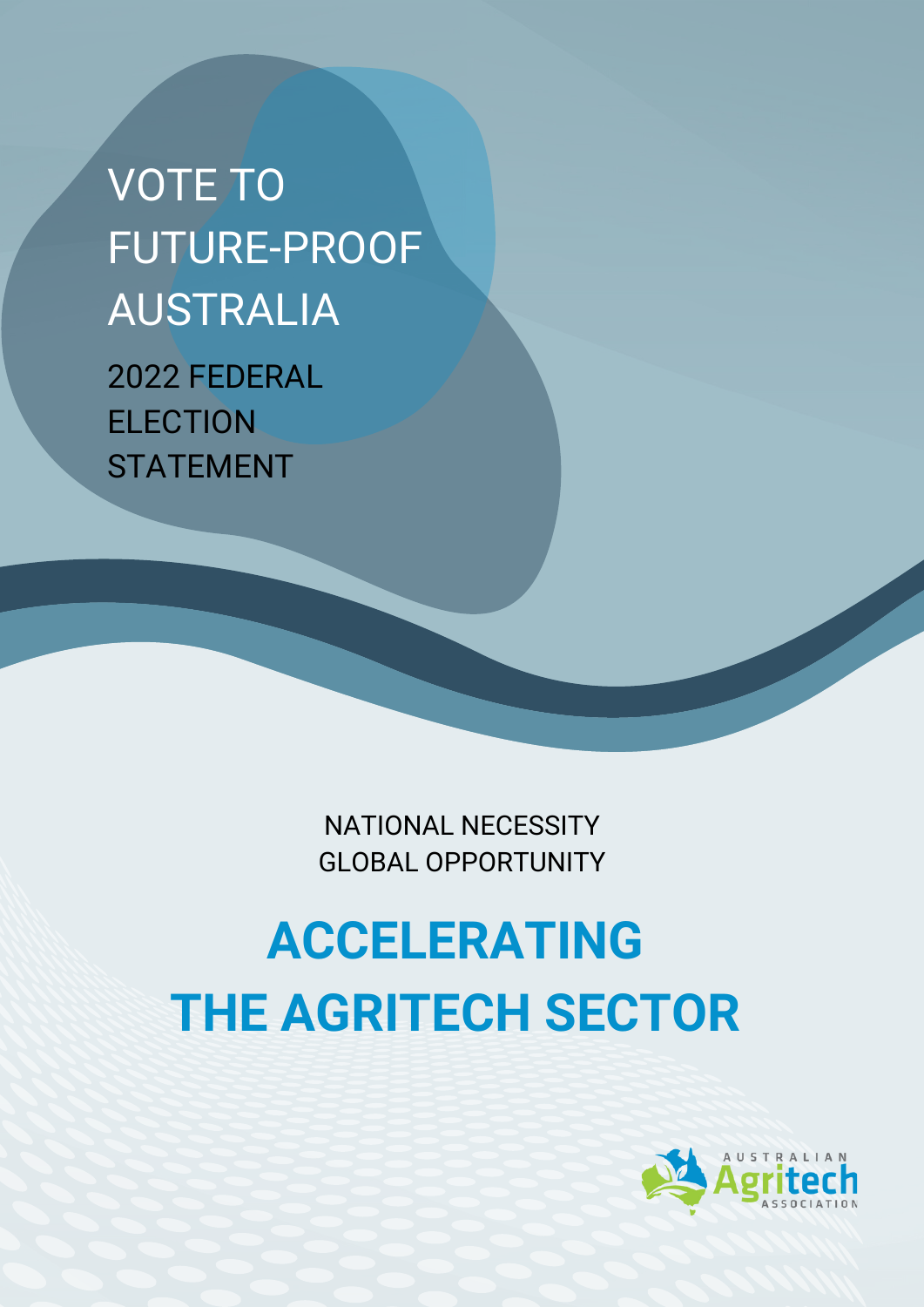**FUTURE-**

**PROOFING AUSTRALIA**

#### **OVERVIEW**

In the lead up to and during the 2022 Federal Election, the Australian Agritech Association Inc. (AusAgritech) will be seeking a commitment from political parties for \$100M investment over 5 years to fund a series of projects that will enhance and accelerate the agritech sector, and realise a potential \$40Bn per annum value accretion to the Australian economy.

## **OUR PURPOSE**

Agritech is a standalone sector which applies technology to the agri-food supply chain, and contemporaneously crosses over into energy, water, sustainability, environment, climate, industry and emissions reduction.

The technology developed and commercialised by the Australian Agritech sector will be critical in Australia reaching its ambitions for productivity, sustainability, digitalisation, jobs growth, climate goals and emissions reduction. Australia's leadership in other sectors e.g. mining can be replicated in the Agritech sector creating high value and regional jobs, revitalising the regional economy, digitalising regional Australia and leveraging Australia's R&D capabilities to develop a new export sector.

Our world leading Agritech sector is on the frontline enabling on-farm and supply chain adoption of technology. It is the cornerstone of transforming the way we farm, how the supply chain operates, drives a world leading export reputation and is a key enabler of sustainability and climate adaptation through the development of commercial and scaled applied technology solutions. We exist to bring the Agritech sector to the table to grow a vibrant new industry.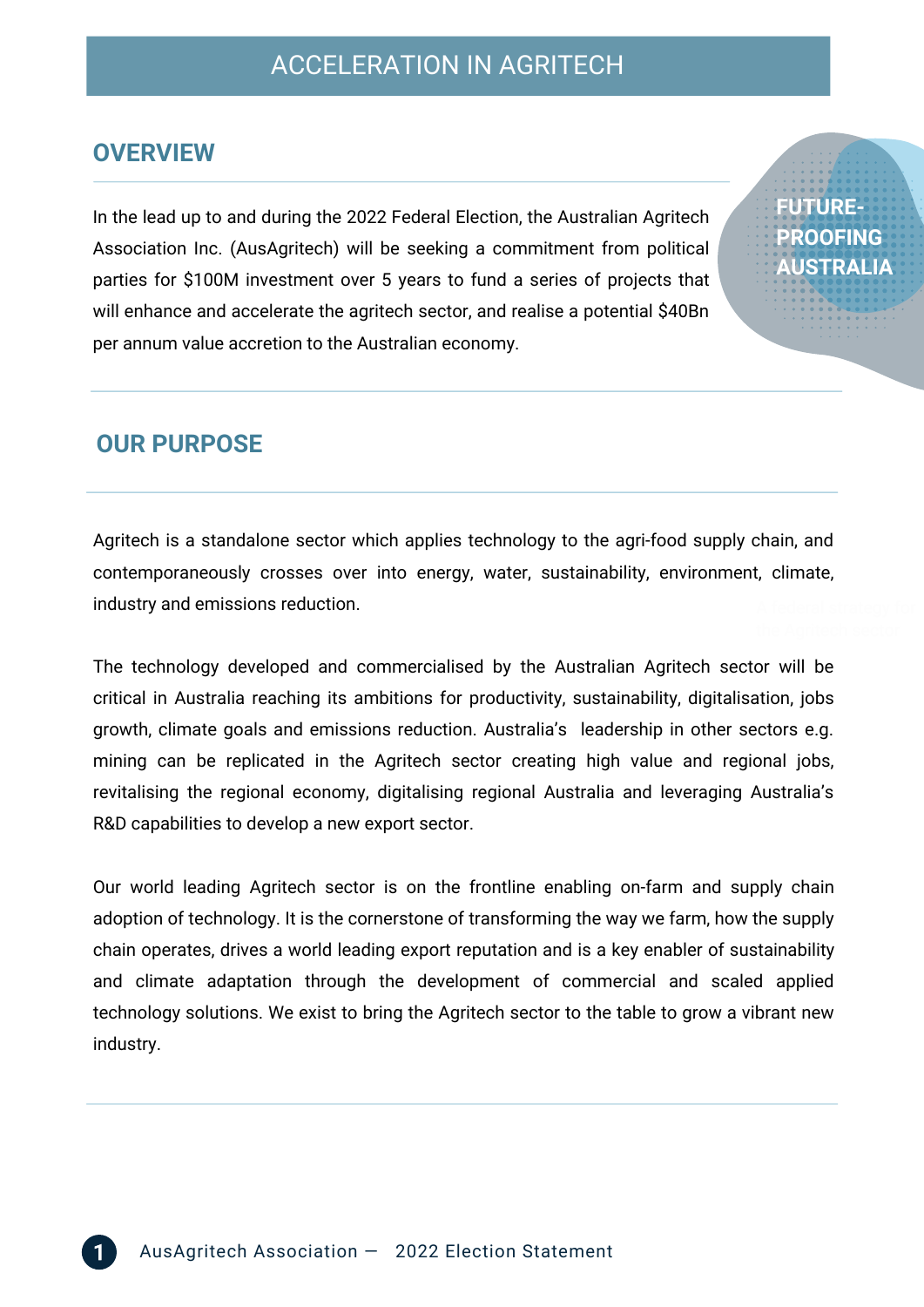## THE ECONOMIC CASE FOR GREATER INVESTMENT

#### **OUR MISSION**

# The Australian Agritech Association is building a world-class Agritech sector that has the potential to add \$40Bn per annum value accretion to the Australian economy.

Australia's venture capital market invests dramatically less in Agritech on a per capita basis than most developed nations like the United States, where per capita investment in Agritech is nearly 50 times the size of Australia's. Australian agriculture productivity ambitions cannot be met without further Agritech investment (1).

This lack of investment is a critical issue that must be addressed through the proposed initiatives in this statement because technology-related opportunities delivered by the Australian Agritech sector are required if Agriculture is to produce more, at greater value so that the sector reaches \$100 billion by 2030 for agricultural productivity.

- To stay competitive Australia must develop its agricultural production using world leading technology through the agri-food supply chain. Australia will not achieve its stated targets for the growth of the agriculture sector without investment in agritech. The gross value of Australian agriculture is set to hit \$73 billion in 2022 and makes up over 10 percent of total Australian export markets.
- Australia's Digitalisation 2030 goals require transforming industry in rural and regional Australia.
- The development of Australian-focused Agritech and its implementation also underpins Australian agriculture and landholders demonstrating climate credentials and Australia meeting its climate commitments.

<sup>(1)</sup> AUSTRALIAN AGTECH: OPPORTUNITIES AND CHALLENGES AS SEEN FROM A US VENTURE CAPITAL PERSPECTIVE https://www.ussc.edu.au/analysis/australian-agtech-opportunities-and-challenges-as-seen-from-a-us-venture-capital-perspective, 9 October 2018.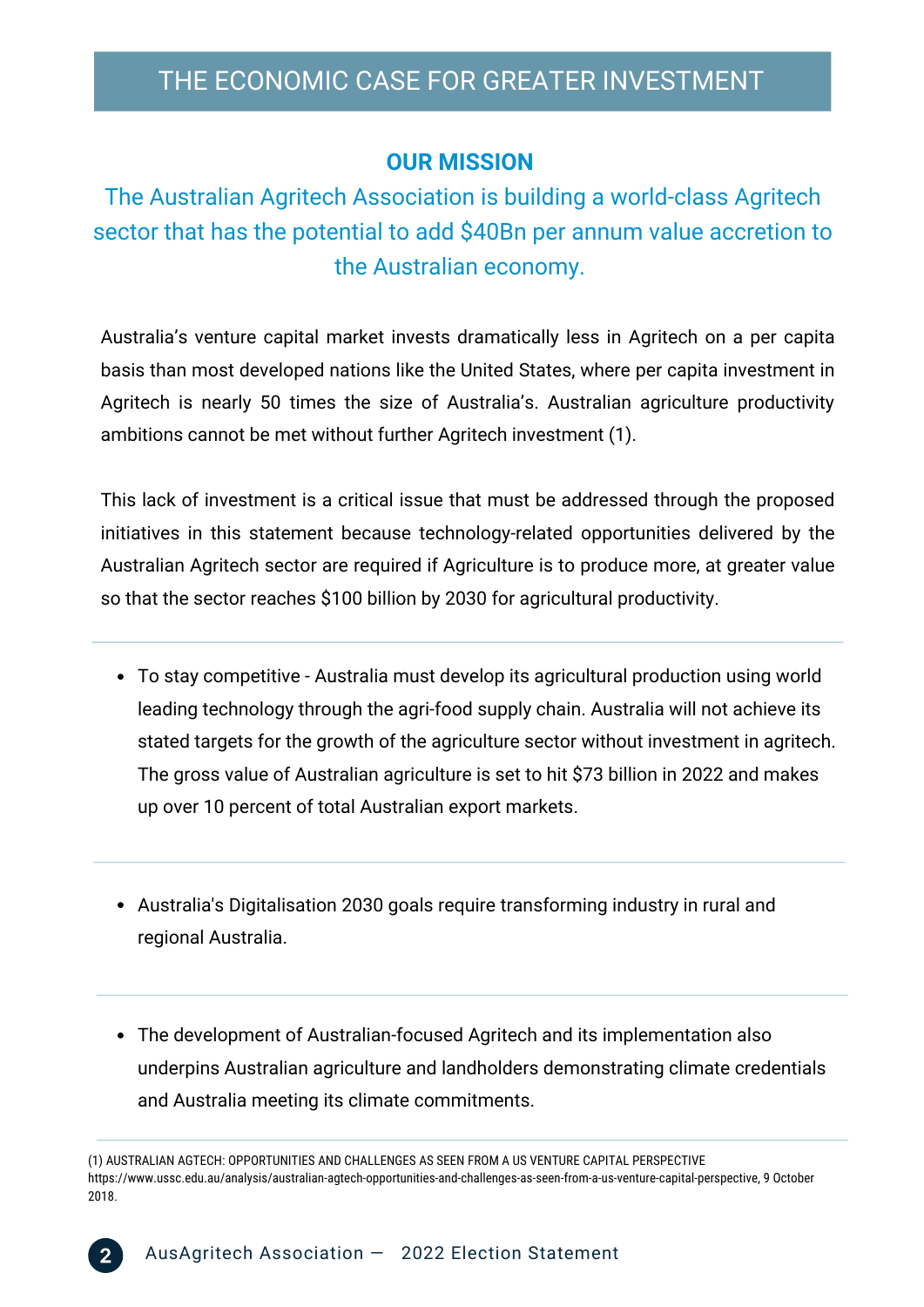## **PRODUCTIVITY, SUSTAINABILITY & CLIMATE GOALS AT RISK**

AusAgritech applauds the dedicated and innovative work across the country that is focused on developing technology to be applied

to agri-food supply chain and on-farm adoption. To keep pace with the technology transformation in competing markets and to reach our productivity/sustainability goals, more is needed. This statement sets out the strategies needed for Australia to achieve the acceleration required in the agritech sector to reach our goals and remain commercially competitive in global markets.

The agritech sector must accelerate NOW to deliver the commercial technologies Australia urgently needs. There must be a refocus and coordination of government initiatives to ensure they directly target the agritech sector with a coherent strategy that supports scale, enables private sector investment and drives growth and adoption - whilst positioning Australian companies and Australia as global leaders in agritech.

## THE EVIDENCE SHOWS THAT:

- Australia's one department approach is not fit-for-purpose to deliver strategic and commercially viable agri-food technologies that Australia needs to meet its URGENT productivity, sustainability, climate and emissions reduction goals. Many of these ambitious national goals are set for 2030.
- Other countries have implemented cross-departmental approaches to enable and build their Agritech sectors. These include: New Zealand, Great Britain and Israel.
- A strong commercial agritech sector ensures Australia will be makers, not takers of overseas technology. It will ensure we have home-grown solutions tailored to our needs and not be subject to risks within the international supply chain. While collaboration with global technology is important, a strong domestic agritech sector underwrites our national security.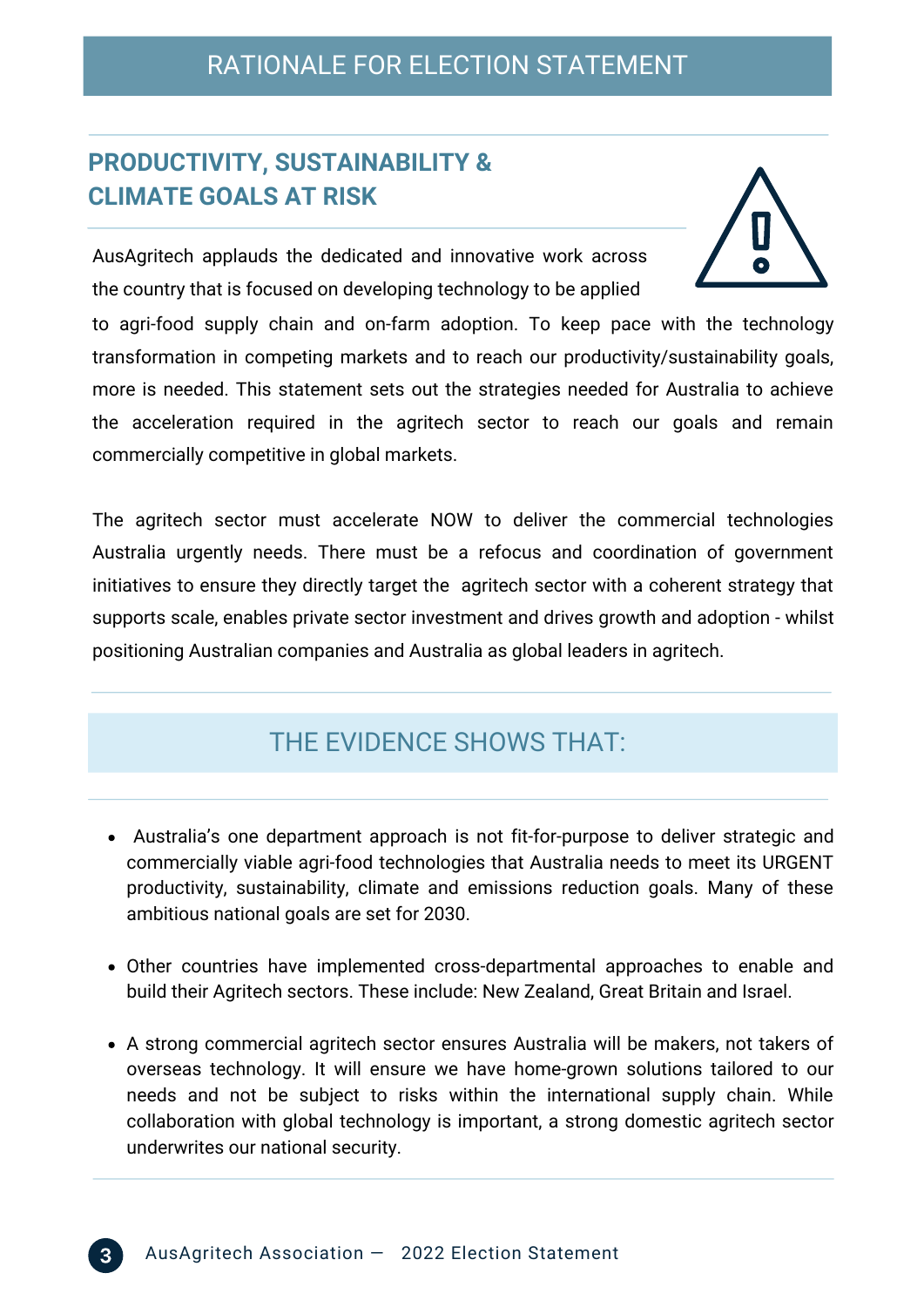## AUSAGRITECH CALLS FOR THE FOLLOWING

AusAgritech is seeking a commitment from political parties for \$100M investment over 5 years to fund a series of projects that will enhance and accelerate the Australian agritech sector and realise a potential \$40Bn per annum value accretion to the Australian economy. The projects comprise government led and industry led projects and are set out on pages 4 and 5



#### **GOVERNMENT LED PROJECTS**

 $\bigotimes$ 

 $Q$ 

 $\widetilde{\mathcal{A}}$ 

We envisage these are critical projects that need to be government led but informed by industry to be most effective. For the most part they require rethinking of policy or the establishment of new ones that will enable Australia to truly unlock the real value the Agritech sector can deliver. These items are integral to the success of Australia establishing itself as a global leader in Agritech and securing and promoting best outcomes in the national interest.

- $\bigcirc$ Establish agritech as a **standalone sector.** 1.
	- 2. Develop a **coherent national strategy** with industry to grow the sector.
	- 3. Drive a **cross departmental approach** with industry to facilitate agritech.
	- 4. Agree a strategy with the agritech sector for continued **direct investment.**
	- 5. Evolve tax policy that supports real co-investment in agritech.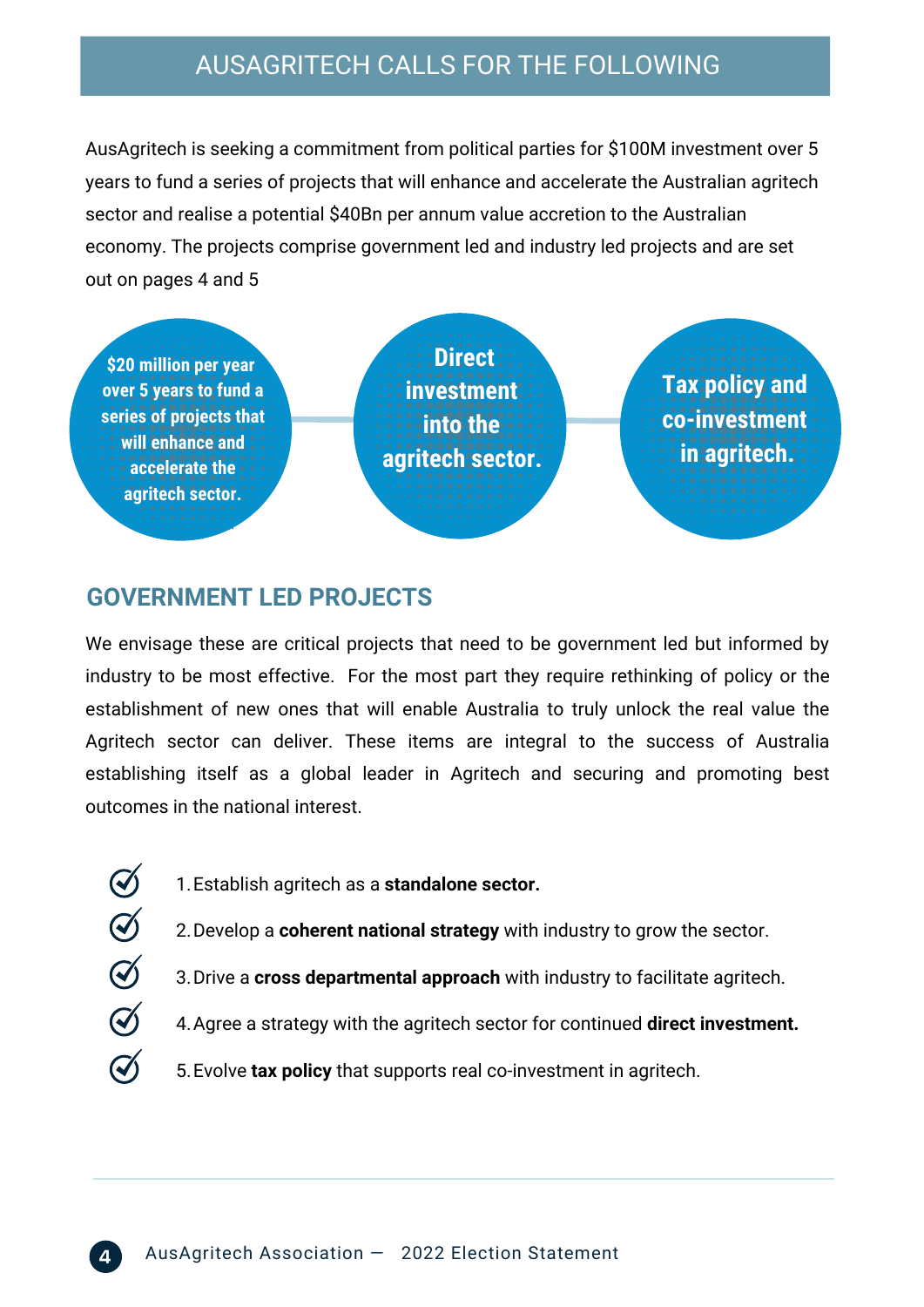## **INDUSTRY LED PROJECTS**

We envisage these projects will be led by AusAgritech with full engagement with the national agritech community, government and other collaborators. They will have major benefits for the government and other non-agritech sector participants as they will help better inform engagements, progress, areas for collaboration and areas for further focus and investment. They are projects that do not require changes in policy, albeit better policy will enhance them, but do require significant engagement with the Agritech community, their investors, customers and corporate sponsors.

#### 1. **Blueprint for national oversight of the development of agritech as a sector**

Government to work with AusAgritech to create a blueprint for national oversight of the development of agritech as a sector and to increase coordination across federal departments.

#### **2. Agritech Ecosystem Annual Survey**

AusAgritech is embarking on the huge but vitally important project of surveying the Australian Agritech ecosystem. The survey will quantify the reach and economic impact of the Agritech industry on Agriculture and across the Australian economy.

#### **3. Development and participation in the execution of an Agritech Sector Roadmap**

It is essential that Australia understand the Agritech ecosystem through the proposed National Agritech Ecosystem Survey and then develop a roadmap to identify the acceleration points and needs of the sector in order for it to grow and meet the needs of industry. The roadmap will also seek to develop the broader benefits of an Agritech sector to Australia, rural and regional economies, rural and regional digitilisation and new jobs.

#### **4. Development and execution of international programme**

Develop and execute an international programme for the growth of the Australian agritech sector. The agritech sector must drive and promote its reputation as a world leader in agritech and promote investment in the sector.

 $\mathcal{Q}_1$ 

 $\mathcal{G}$